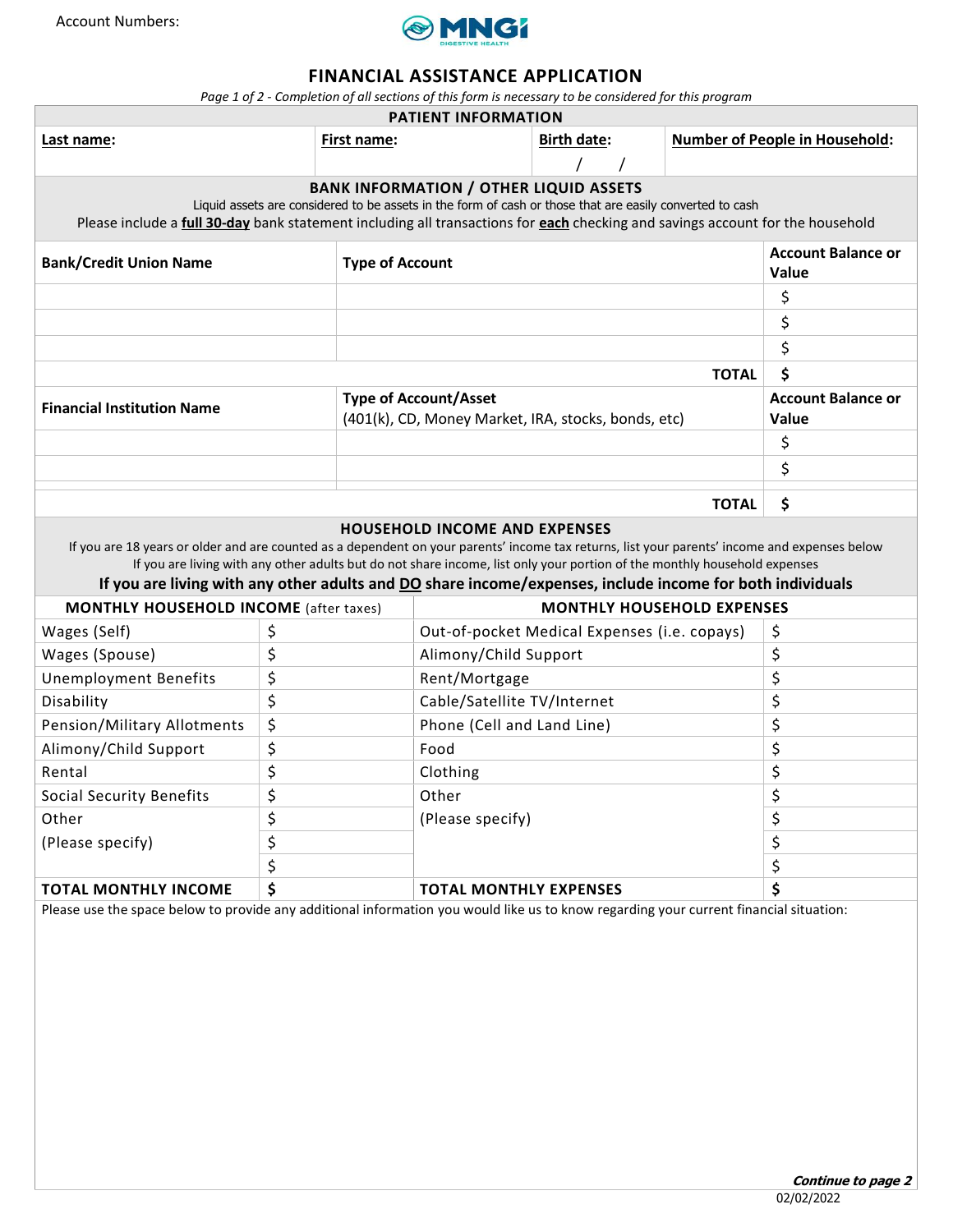

# **FINANCIAL ASSISTANCE APPLICATION**

Page 2 of 2

| <b>Applicant's Marital Status (circle one):</b> |         |          | Applicant's Employment Info (circle one): |           |         | Spouse's Employment Info (circle one): |           |         |
|-------------------------------------------------|---------|----------|-------------------------------------------|-----------|---------|----------------------------------------|-----------|---------|
| Single                                          | Married | Divorced | Employed                                  | Homemaker | Student | Employed                               | Homemaker | Student |
| Legally Separated                               |         | Widowed  | Unemployed                                | Retired   |         | Unemployed                             | Retired   |         |

**PLEASE RETURN COPIES OF THE FOLLOWING WITH THIS APPLICATION**

Processing of your application cannot occur without all of these required documents

| $\Box$ Most recent federal tax return (1040 form) for you and your       | $\Box$ Proof of rent or mortgage                        |
|--------------------------------------------------------------------------|---------------------------------------------------------|
| spouse*                                                                  | (if not explicitly identified in bank statement)        |
| $\Box$ Most recent bank statement(s) for you and your spouse*            | $\Box$ Copy of receipts for all items listed as monthly |
| A full 30-day bank statement including all transactions must be included | household expenses unless items are clearly indicated   |
| for each checking and savings account for the household                  | on your bank statement(s)                               |
|                                                                          |                                                         |

□ Pay stubs for you and your spouse\* from the past **2** months

**\****If you are 18 years or older and are counted as a dependent on your parents' income tax returns, you must submit your parents' federal tax return(s), pay stubs, and bank statements \*If you are living with any other adults and DO share income/expenses, include income for both individuals as* 

*well as federal tax return(s), pay stubs, and bank statements*

*I, the undersigned, certify that the information provided has been carefully completed, is true and correct to the best of my knowledge, and that there are no omissions. I understand that further documentation may be requested from me and that completion of this form does not guarantee any adjustments on my account(s).*

**Patient/Guardian Signature: Date:**

**Print Name and Relation to Patient (if not self):**

**\* Application is due 30 days after receipt \***